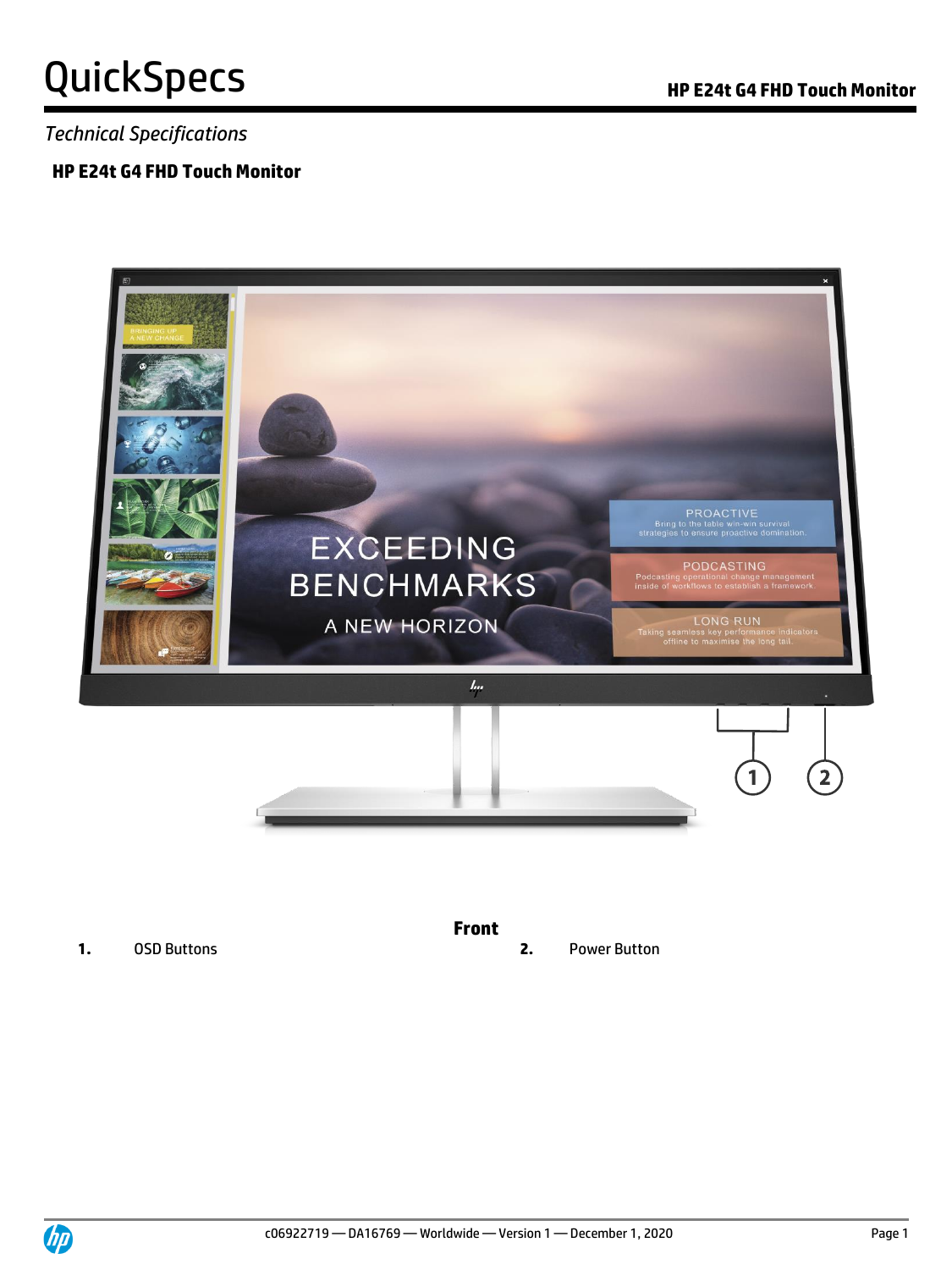### *Technical Specifications*

### **HP E24t G4 FHD Touch Monitor**



|    | <b>Power Button</b> | <b>USB-B Port</b> |
|----|---------------------|-------------------|
| 2. | DisplayPort™        | USB-A Ports (2)   |
| 3. | <b>HDMI Port</b>    | USB-A Ports (2)   |
| 4. | <b>VGA Port</b>     |                   |

**4.** VGA Port

- **Back**
- **5.** USB-B Port
- **6.** USB-A Ports (2)
- 

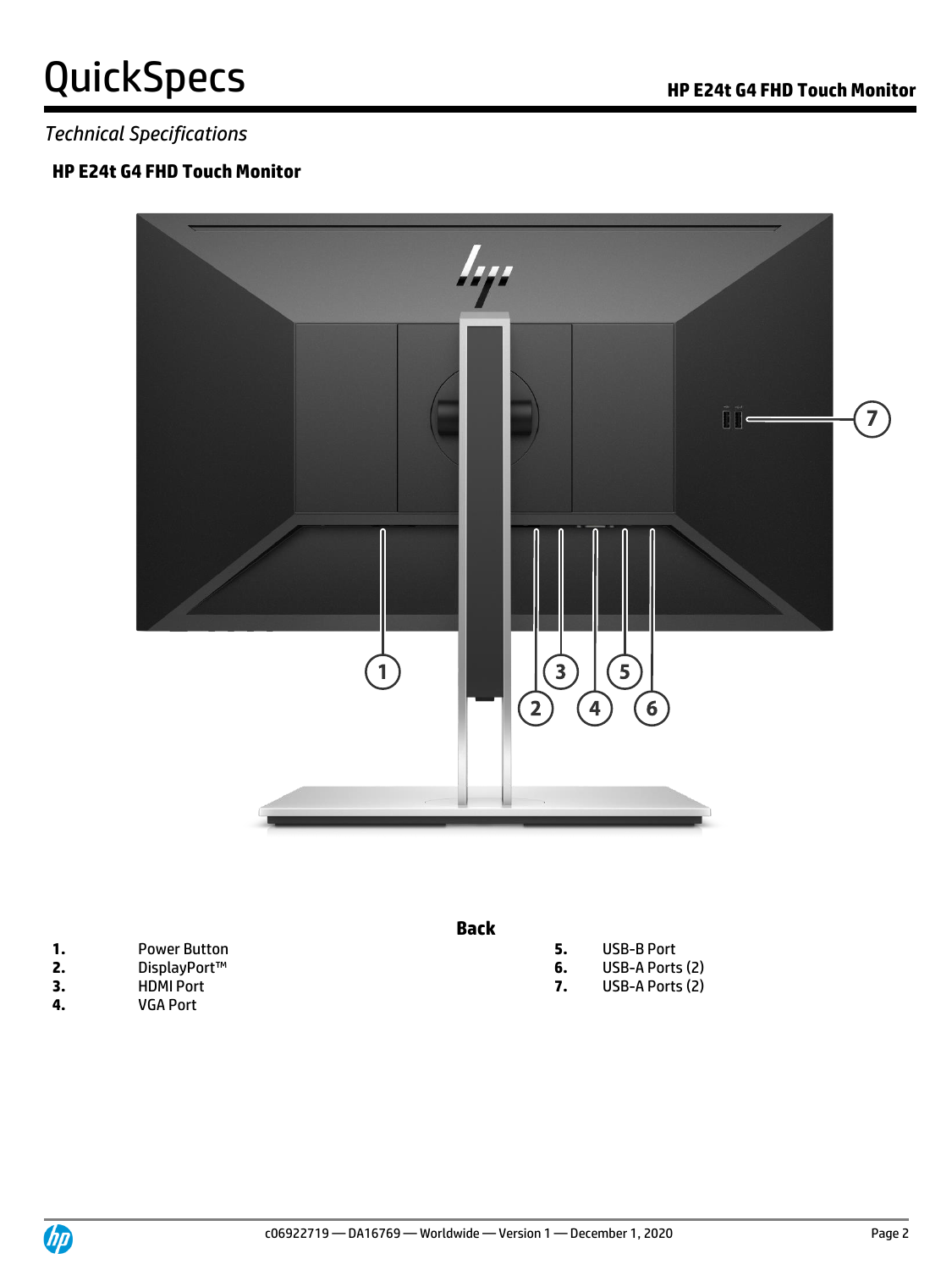#### *Technical Specifications*

#### **Models:** 9VH85AA

| <b>Panel Specifications</b> | <b>Display Size (Diagonal)</b>                                                                    | $23.8 - in$                          |
|-----------------------------|---------------------------------------------------------------------------------------------------|--------------------------------------|
|                             | <b>Display Panel Type</b>                                                                         | <b>IPS</b>                           |
|                             | <b>Micro-Edge Bezel</b>                                                                           | Yes, 3-sided                         |
|                             | <b>Native Resolution/Timing</b>                                                                   | 1920×1080 @ 60 Hz                    |
|                             | <b>Native Resolution Note*</b>                                                                    | 1 VGA, 1 HDMI 1.4, 1 DisplayPort 1.2 |
|                             | <b>Panel Bit Depth</b>                                                                            | 8                                    |
|                             | <b>Aspect Ratio</b>                                                                               | 16:9                                 |
|                             | <b>Brightness - Typical</b>                                                                       | 300 cd/m <sup>2</sup>                |
|                             | <b>Static Contrast Ratio - Typical</b>                                                            | 1000:1                               |
|                             | <b>Dynamic Contrast Ratio (DCR)</b>                                                               | 5,000,000:1                          |
|                             | <b>Flicker Free</b>                                                                               | Yes.                                 |
|                             | <b>Pixel Pitch</b>                                                                                | $0.2058(H)$ mm x 0.2058(V)mm         |
|                             | <b>Pixels Per Inch (PPI)</b>                                                                      | 123                                  |
|                             | <b>Backlight Lamp Life (to half brightness</b><br>- in hours)                                     | 30k minimum                          |
|                             | <b>Anti-Glare Panel</b>                                                                           | Yes                                  |
|                             | <b>Response Time - Typical</b>                                                                    | 5ms (gray to gray)                   |
|                             | <b>Horizontal Viewing Angle (typical</b><br>CR>10)                                                | $178^\circ$                          |
|                             | <b>Vertical Viewing Angle (typical CR&gt;10)</b>                                                  | $178^\circ$                          |
|                             | <b>Touch-Enable</b>                                                                               | Yes.                                 |
|                             | <b>Panel Active Area (w x h)</b>                                                                  | 476.06mm x 267.79mm                  |
|                             | <b>Preset Graphic Modes/Supported</b>                                                             | 640 x 480 @ 60 Hz                    |
|                             | <b>Resolutions</b>                                                                                | 720 x 400 @ 70 Hz                    |
|                             |                                                                                                   | 800 x 600 @ 60 Hz                    |
|                             |                                                                                                   | 1024 x 768 @ 60 Hz                   |
|                             |                                                                                                   | 1280 x 720 @ 60 Hz                   |
|                             |                                                                                                   | 1280 x 800 @ 60 Hz                   |
|                             |                                                                                                   | 1280 x 1024 @ 60 Hz                  |
|                             |                                                                                                   | 1366 x 768 @ 60 Hz                   |
|                             |                                                                                                   | 1440 x 900 @ 60 Hz                   |
|                             |                                                                                                   | 1600 x 900 @ 60 Hz                   |
|                             |                                                                                                   | 1680 x 1050 @ 60 Hz                  |
|                             |                                                                                                   | 1920 x 1080 @ 60 Hz                  |
|                             | <b>Maximum Resolution</b>                                                                         | 1920 x 1080 @ 60 Hz                  |
|                             | <b>Recommended Resolution</b>                                                                     | 1920 x 1080 @ 60 Hz                  |
|                             | <b>Vertical Scan Range</b>                                                                        | 50Hz - 60Hz                          |
|                             | <b>Horizontal Scan Range</b>                                                                      | 30KHz - 80KHz                        |
|                             | <b>Default Color Temperature</b>                                                                  | Neutral (6500K)                      |
|                             | <b>Maximum Pixel Clock Speed</b>                                                                  | 170MHz                               |
|                             | *VGA or DisplayPort <sup>™</sup> 1.2 or HDMI 1.4 required to drive panel at its native resolution |                                      |
|                             | NOTE: Performance specifications represent the typical specifications provided by H               |                                      |
|                             |                                                                                                   |                                      |

**P's component** manufacturers; actual performance may vary either higher or lower.

#### **Color Gamut Coverage NTSC 72%**

**Color Space / Subsampling Support** RGB 4:4:4, YCBCR 4:4:4, YCBCR 4:2:2 **Default Color Temperature** Neutral (6500K) **Low Blue Light Modes** Yes **RGB Channel Adjust Yes, Gain** 

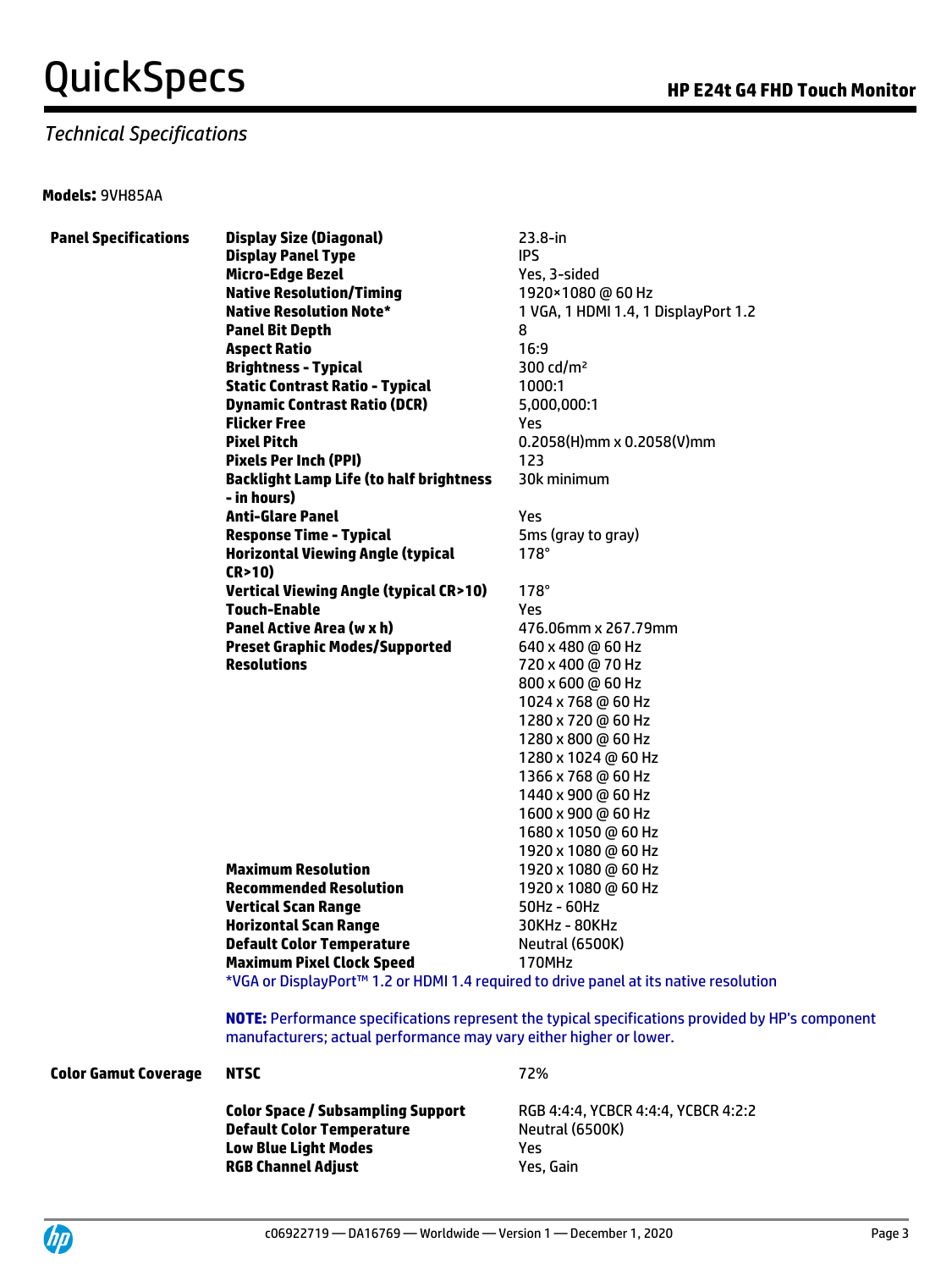### *Technical Specifications*

| <b>Monitor Specifications</b> | <b>Touch Panel Type</b>                                  | Up to 10 Point Advanced In-Cell Touch, Self-Capacitive                          |
|-------------------------------|----------------------------------------------------------|---------------------------------------------------------------------------------|
|                               | <b>Exterior Color of Monitor Bezel and</b>               | <b>Black</b>                                                                    |
|                               | <b>Stand</b>                                             |                                                                                 |
|                               | <b>Plug &amp; Play</b>                                   | Yes                                                                             |
|                               | <b>Tilt</b>                                              | $-5^\circ$ to +23 $^\circ$                                                      |
|                               | <b>Swivel</b>                                            | ±45°                                                                            |
|                               | <b>Pivot</b>                                             | $±90^\circ$                                                                     |
|                               | <b>Height Adjustment Range</b>                           | 150 mm                                                                          |
|                               | <b>VESA Mounting</b>                                     | Yes                                                                             |
|                               | <b>Security Lock Ready</b>                               | Yes                                                                             |
|                               | <b>Detachable Base</b>                                   | Yes                                                                             |
|                               | <b>Warranty</b>                                          | <b>Based on region</b>                                                          |
| On Screen Display<br>(OSD)    | <b>On Screen Display User Controls</b>                   | Brightness+, Color, Image, Input, Power, Menu,<br>Management, Information, Exit |
|                               | <b>User Programmable Modes</b>                           | <b>Yes, 10</b>                                                                  |
|                               | <b>Monitor Control Buttons or Switches</b>               | Menu/OK, Minus ("-")/Brightness, Plus ("+")/Color,                              |
|                               | <b>User-Assignable Function Buttons</b>                  | Back/Input, Power<br>Yes, 4                                                     |
|                               | <b>Languages</b>                                         | 10 (English, Spanish, German, French, Italian, Netherlands,                     |
|                               |                                                          | Portuguese, Japanese, T-Chinese and S-Chinese)                                  |
|                               |                                                          |                                                                                 |
| <b>Connector Types</b>        | DisplayPort™                                             | 1, DisplayPort™ 1.2                                                             |
|                               | HDMI                                                     | 1, HDMI1.4                                                                      |
|                               | <b>VGA</b>                                               | 1                                                                               |
|                               | USB-A                                                    | 4                                                                               |
|                               | USB-B                                                    |                                                                                 |
|                               | <b>HDCP</b> support                                      | Yes, (DisplayPort™ and HDMI)                                                    |
| <b>Power &amp; Operating</b>  | <b>Power Supply</b>                                      | Internal                                                                        |
| <b>Specs</b>                  | <b>Power Source</b>                                      | 100 - 240 VAC 50/60 Hz                                                          |
|                               | <b>Power Consumption - Maximum</b>                       | 52W                                                                             |
|                               | <b>Energy Saving</b>                                     | 0.5W                                                                            |
|                               | <b>Power Consumption - Typical</b>                       | 25W                                                                             |
|                               | Power cable length                                       | 1.9 <sub>m</sub>                                                                |
|                               |                                                          |                                                                                 |
| <b>Energy Star Data</b>       | <b>Operational Mode at 100 VAC</b>                       | 12.28 W                                                                         |
|                               | <b>Operational Mode at 115 VAC</b>                       | 12.25 W                                                                         |
|                               | <b>Operational Mode at 230 VAC</b>                       | 12.43 W                                                                         |
| <b>EU Energy Efficiency</b>   | <b>On-mode Power Consumption</b>                         | 13W                                                                             |
| <b>Class (EC1062)</b>         | (EC 1062/2010)                                           |                                                                                 |
|                               | <b>Annual Power Consumption</b>                          | 18 kWh                                                                          |
|                               | (EC 1062/2010)<br>Energy Efficiency Class (EC 1062/2010) | $A++$                                                                           |
|                               |                                                          |                                                                                 |
| <b>Operating Conditions</b>   | <b>Operating Temperature - Celsius</b>                   | $5^\circ - 35^\circ C$                                                          |
|                               | <b>Operating Temperature - Fahrenheit</b>                | $41^\circ$ -95°F                                                                |
|                               | <b>Non-operating Temperature - Celsius</b>               | $-34^{\circ} - 60^{\circ}$ C                                                    |
|                               | <b>Non-operating Temperature -</b>                       | $-29^\circ - 140^\circ F$                                                       |
|                               | <b>Fahrenheit</b>                                        |                                                                                 |
|                               | <b>Operating Humidity</b>                                | 20 - 80% Relative Humidity (non-condensing)                                     |
|                               | <b>Non-operating Humidity</b>                            | $5 - 95%$                                                                       |
|                               | <b>Operating Altitude</b>                                | $0 - 5,000$ m (16,400 ft.)                                                      |
|                               | <b>Non-operating Altitude</b>                            | $0 - 12,192$ m (40,000 ft.)                                                     |

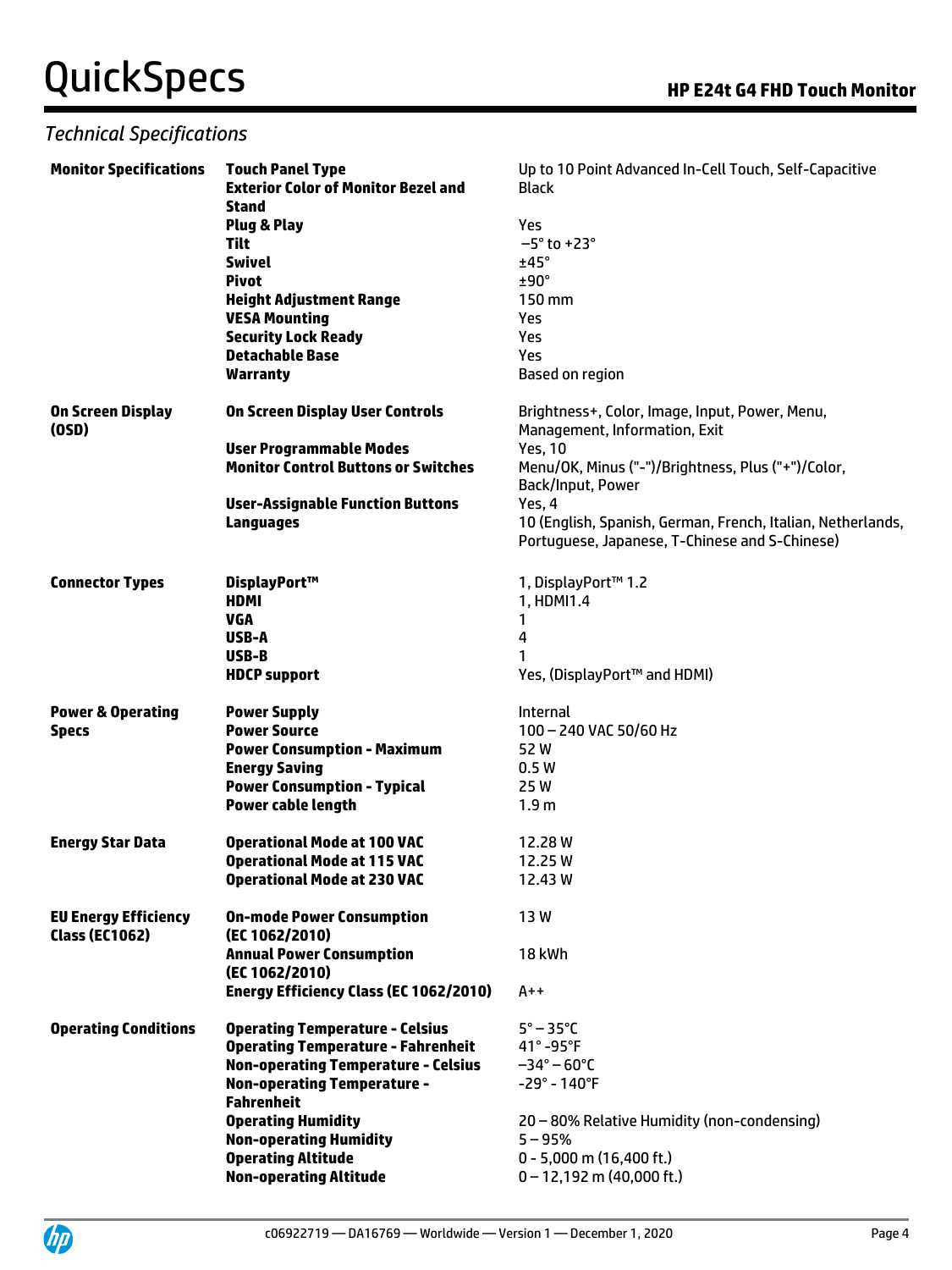#### *Technical Specifications*

| <b>Environmental</b><br><b>Features and</b>                                                                                                          | Mercury-free LED display backlighting<br><b>Arsenic-Free Display Glass</b>                                                                                                                                 | Yes, Mercury-free LED backlighting<br>Yes                                                                                  |                                                         |  |
|------------------------------------------------------------------------------------------------------------------------------------------------------|------------------------------------------------------------------------------------------------------------------------------------------------------------------------------------------------------------|----------------------------------------------------------------------------------------------------------------------------|---------------------------------------------------------|--|
| <b>Certifications</b>                                                                                                                                | Low Halogen**                                                                                                                                                                                              | Yes                                                                                                                        |                                                         |  |
|                                                                                                                                                      |                                                                                                                                                                                                            | GSE HP-00011-01B, table 2 defines low-halogen (BFR, CFR,<br>PVC)<br>NOTE: External power supplies, power cords, cables and |                                                         |  |
|                                                                                                                                                      |                                                                                                                                                                                                            |                                                                                                                            |                                                         |  |
|                                                                                                                                                      |                                                                                                                                                                                                            |                                                                                                                            | peripherals are not Low Halogen. Service parts obtained |  |
|                                                                                                                                                      |                                                                                                                                                                                                            | after purchase may not be Low Halogen.                                                                                     |                                                         |  |
|                                                                                                                                                      | <b>Agency Approvals and Certifications</b>                                                                                                                                                                 | CE,CB,KC/KCC/NOM/PSB/ICE/TUV-S/ISO 9241-307/                                                                               |                                                         |  |
|                                                                                                                                                      |                                                                                                                                                                                                            | EAC/UL/CSA/PSB/ISC/CCC/CEL/Energy                                                                                          |                                                         |  |
|                                                                                                                                                      |                                                                                                                                                                                                            | <b>Zealand MEPS/WEEE</b>                                                                                                   | Star/ISC/VCCI/FCC/BSMI/Vietnam MEPS/Australian-New      |  |
|                                                                                                                                                      | <b>Microsoft WHQL Certification</b>                                                                                                                                                                        | Win 10, Win 8, Win 7                                                                                                       |                                                         |  |
|                                                                                                                                                      | <b>ENERGY STAR®</b>                                                                                                                                                                                        | Yes                                                                                                                        |                                                         |  |
|                                                                                                                                                      | EPEAT <sup>®</sup> 2019 Registered*                                                                                                                                                                        | Yes                                                                                                                        |                                                         |  |
|                                                                                                                                                      | <b>China Energy Label</b>                                                                                                                                                                                  | <b>CEL Grade 1</b>                                                                                                         |                                                         |  |
|                                                                                                                                                      | <b>TCO Certified</b>                                                                                                                                                                                       | Yes                                                                                                                        |                                                         |  |
|                                                                                                                                                      | <b>SmartWay Transport Partnership - NA</b>                                                                                                                                                                 | Yes (NA SKU)                                                                                                               |                                                         |  |
|                                                                                                                                                      | only                                                                                                                                                                                                       |                                                                                                                            |                                                         |  |
|                                                                                                                                                      |                                                                                                                                                                                                            | * Based on US EPEAT® registration according to IEEE 1680.1-2018 EPEAT®. Status varies by country. Visit                    |                                                         |  |
|                                                                                                                                                      | http://www.epeat.net for more information.                                                                                                                                                                 |                                                                                                                            |                                                         |  |
| **External power supplies, power cords, cables and peripherals are not Low Halogen. Service parts obtained after<br>purchase may not be Low Halogen. |                                                                                                                                                                                                            |                                                                                                                            |                                                         |  |
|                                                                                                                                                      | NOTE: DisplayPort™ and the DisplayPort™ logo are trademarks owned by the Video Electronics Standards<br>Association (VESA®) in the United States and other countries.                                      |                                                                                                                            |                                                         |  |
|                                                                                                                                                      |                                                                                                                                                                                                            | <u>Metric</u>                                                                                                              | <b>Imperial</b>                                         |  |
| <b>Unit Product/Package</b><br><b>Specifications</b>                                                                                                 | <b>Product Dimensions</b><br>(Unpacked with stand) (W x D x H)                                                                                                                                             | 53.94 x 20.7 x 49.49 cm                                                                                                    | 21.24 x 8.15 x 19.48 in                                 |  |
|                                                                                                                                                      | <b>Product Dimensions</b>                                                                                                                                                                                  | 61 x 22.5 x 39.5 cm                                                                                                        | 24.02 x 8.86 x 15.55 in                                 |  |
|                                                                                                                                                      | $(Packed)$ $(W \times D \times H)$<br><b>Display Head Dimensions</b>                                                                                                                                       | 53.94 x 4.7 x 32.33 cm                                                                                                     | 21.24 x 1.85 x 12.73 in                                 |  |
|                                                                                                                                                      | (Unpacked without stand) (W x D x H)<br><b>Base Area Footprint</b><br>$(w \times d$ mm)                                                                                                                    | 260 x 207 mm                                                                                                               | 10.24 $\times$ 8.15 in                                  |  |
|                                                                                                                                                      | <b>Bezel Measurements</b>                                                                                                                                                                                  | Bottom 19.66 mm                                                                                                            | Bottom 00.77 in                                         |  |
|                                                                                                                                                      | <b>Product Weight</b><br>(Unpacked with stand)                                                                                                                                                             | 5.8 kg                                                                                                                     | 12.8 lb                                                 |  |
|                                                                                                                                                      | <b>Product Weight</b><br>(Packed)                                                                                                                                                                          | 8.7 kg                                                                                                                     | 19.2 lb                                                 |  |
|                                                                                                                                                      | <b>Product Weight</b>                                                                                                                                                                                      | 3.4 kg                                                                                                                     | 7.5 <sub>lb</sub>                                       |  |
|                                                                                                                                                      | (Head Only)                                                                                                                                                                                                |                                                                                                                            |                                                         |  |
| <b>Display Management</b><br><b>Software</b>                                                                                                         | <b>HP Display Center</b>                                                                                                                                                                                   |                                                                                                                            |                                                         |  |
| What's in the box?                                                                                                                                   | AMS: AC Power Cord (1.8m) 5.9 ft, HDMI Cable (1.8m) 5.9 ft, DP Cable (1.8m) 5.9 ft                                                                                                                         |                                                                                                                            |                                                         |  |
|                                                                                                                                                      | LA: AC Power Cord (1.8m) 5.9 ft, HDMI Cable (1.8m) 5.9 ft, DP Cable (1.8m) 5.9 ft                                                                                                                          |                                                                                                                            |                                                         |  |
|                                                                                                                                                      | APJ (exclude Japan): AC Power Cord (1.8m) 5.9 ft, VGA Cable (1.8m) 5.9 ft, HDMI Cable (1.8m) 5.9 ft<br>APJ Japan: AC Power Cord (1.8m) 5.9 ft, VGA Cable (1.8m) 5.9 ft, HDMI Cable (1.8m) 5.9 ft, DP Cable |                                                                                                                            |                                                         |  |
|                                                                                                                                                      | $(1.8m)$ 5.9 ft                                                                                                                                                                                            |                                                                                                                            |                                                         |  |

EMEA: AC Power Cord (1.8m) 5.9 ft, VGA Cable (1.8m) 5.9 ft, HDMI Cable (1.8m) 5.9 ft

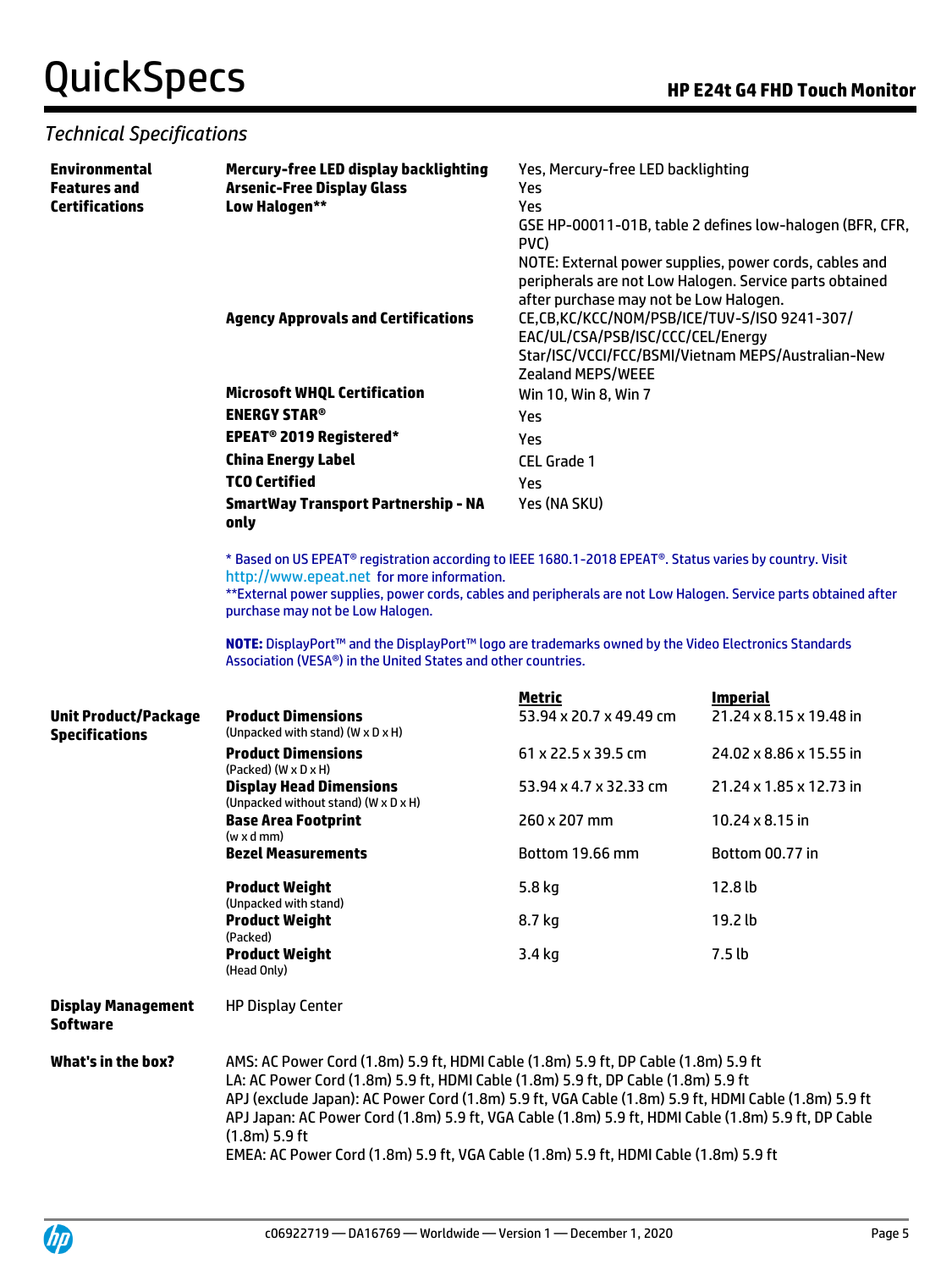#### *Technical Specifications*

**User Guide and Warranty Languages**

**User Guide Languages** English, Arabic, S. Chinese, T. Chinese, Czech, Danish, Dutch, Finnish, French, German, Greek, Hungarian, Italian, Japanese, Kazakh, Korean, Norwegian, Polish, Brazilian Portuguese, Russian, Slovenian, Spanish, Swedish and Turkish.

**Warranty Languages** English, Arabic, S. Chinese, T. Chinese, Czech, Danish, Dutch, Finnish, French, German, Greek, Hungarian, Italian, Japanese, Kazakh, Korean, Norwegian, Polish, Brazilian Portuguese, Russian, Slovenian, Spanish, Swedish and Turkish.

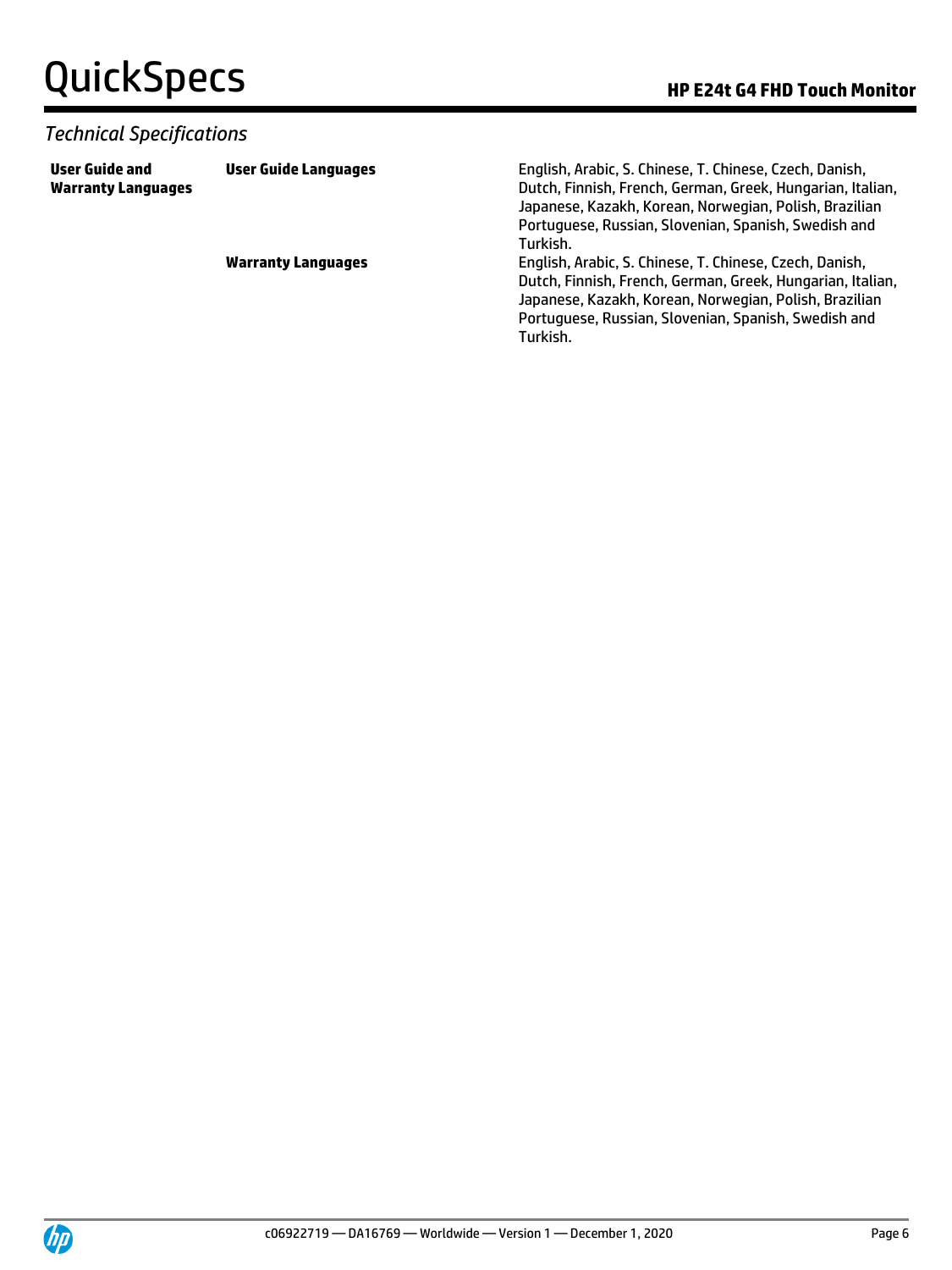### *Technical Specifications*

Copyright © 2020 HP Development Company, L.P.

The information contained herein is subject to change without notice. The only warranties for HP products are set forth in the express limited warranty statements accompanying such products. Nothing herein should be construed as constituting an additional warranty. HP shall not be liable for technical or editorial errors or omissions contained herein. Microsoft and Windows are registered trademarks or trademarks of Microsoft Corporation in the U.S. and/or other countries. ENERGY STAR is a registered trademark owned by the U.S. Environmental Protection Agency.